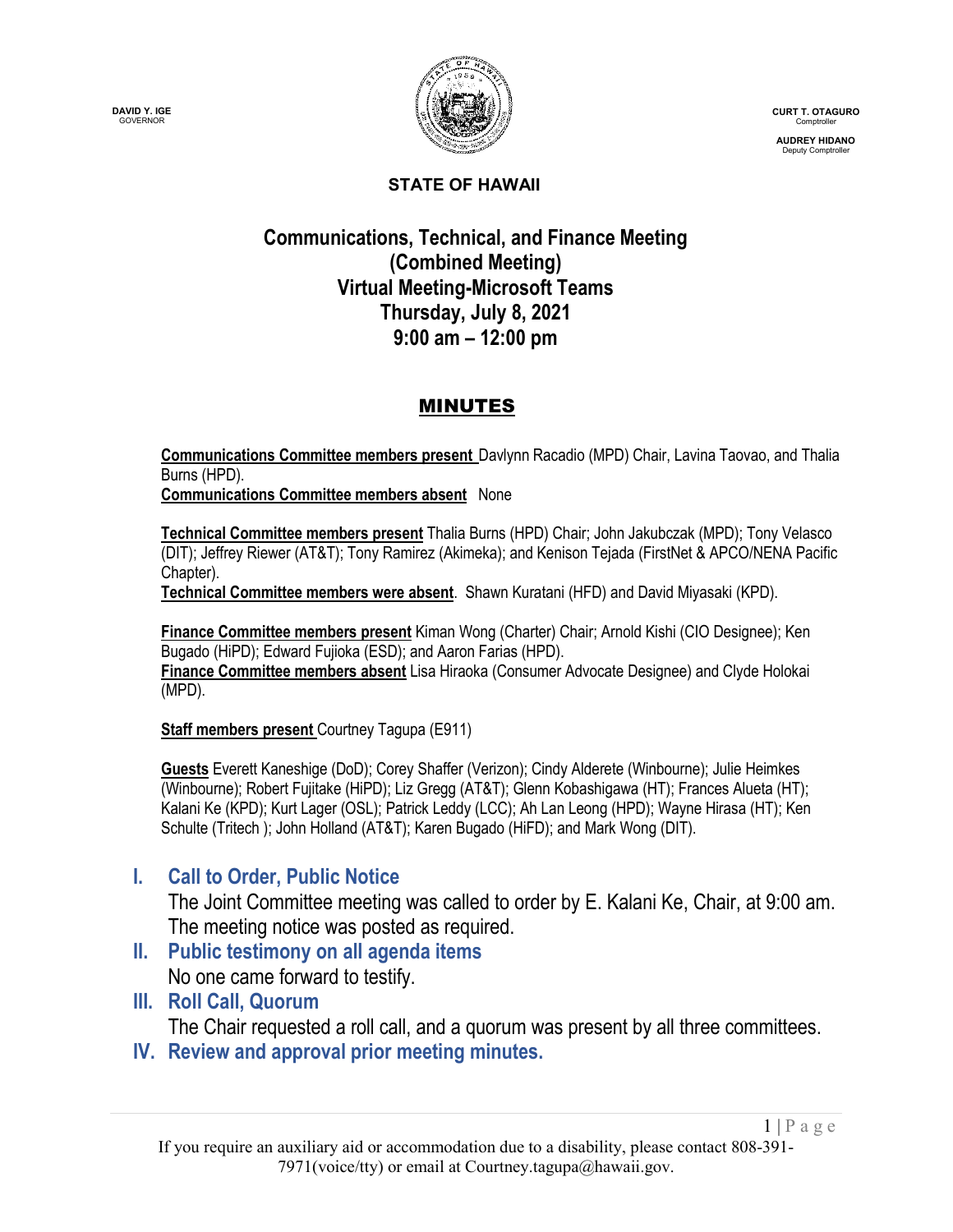John Jakubczak motioned to approve the meeting minutes of the last meeting**.** Jeffrey Riewer seconded the motion. There was a roll call vote taken, and the vote was unanimous in favor of the motion to approve by the committee members present.

# **V. Update on Kauai Transition to NG911 meeting – Kalani Ke.**

Kalani Ke had nothing to report at this time.

### **VI. Winbourne Consulting, LLC Update –Cindy Alderete, Julie Heimkes**

- a. Agenda
	- i. Review Deliverable 5.
		- 1. Examine Use of Existing Commercial and or Communications Infrastructure.
			- a. HIWIN.
			- b. Hawaiian Telcom
		- 2. Evaluate Hosted Versus On-Premise Services
		- 3. Data Gathering to Determine Optimal Design.
		- 4. Applications Beyond 911.
		- 5. Redundancy & Diversity.
		- 6. NENA i3 Compliance
		- 7. CPE Solutions & Integrations.
	- ii. Discuss Next Steps
		- 1. Continue working on the Decision Document.
		- 2. Respond to request sent to PSAPs regarding procurement.
		- 3. Respond to request sent to PSAPs for decision-maker information.
		- 4. Winbourne will complete Deliverable 6 based on feedback from Deliverable 5.
		- 5. Winbourne to provide an updated CPE information sheet.
	- iii. August 2021 911 Technical Committee Meeting Agenda
		- 1. Review Updated Decision Document.
		- 2. Deliverable 6 Report.

# **VII. Committee Updates by Committee Chairs**

- a. Communications Committee Davlynn Racadio HB 73 has an Act #, and DHRD will prepare a report for the Governor. MPD had some positive comments about the APCO training.
- b. Technical Committee Thalia Burns
	- i. Educational Investigative Committee Jeffrey Riewer Both training and O/T with APCO were approved. There were very positive responses to the APCO training experience from all participating PSAPs.
	- ii. ICTE Investigative Committee- Everett Kaneshige
		- 1. Comments about HB 73. Everett recommends forming a small group to brief DHRD on HD 73 to facilitate their required report for the Governor. The Radio dispatch class will return, and DoD will support travel to and from the class location.
	- iii. Request approval for:
		- 1. HiPD Mapflex update \$1,466.

Jeffrey Riewer motioned to approve. Tony Ramirez seconded the motion. A roll call vote was taken, and the vote was unanimous in favor of the motion to approve from all Committee members present.

2. HiPD - Spillman Go-Live Acceptance Payment - \$5,095. John Jakubczak motioned to approve. Jeffrey Riewer seconded the motion.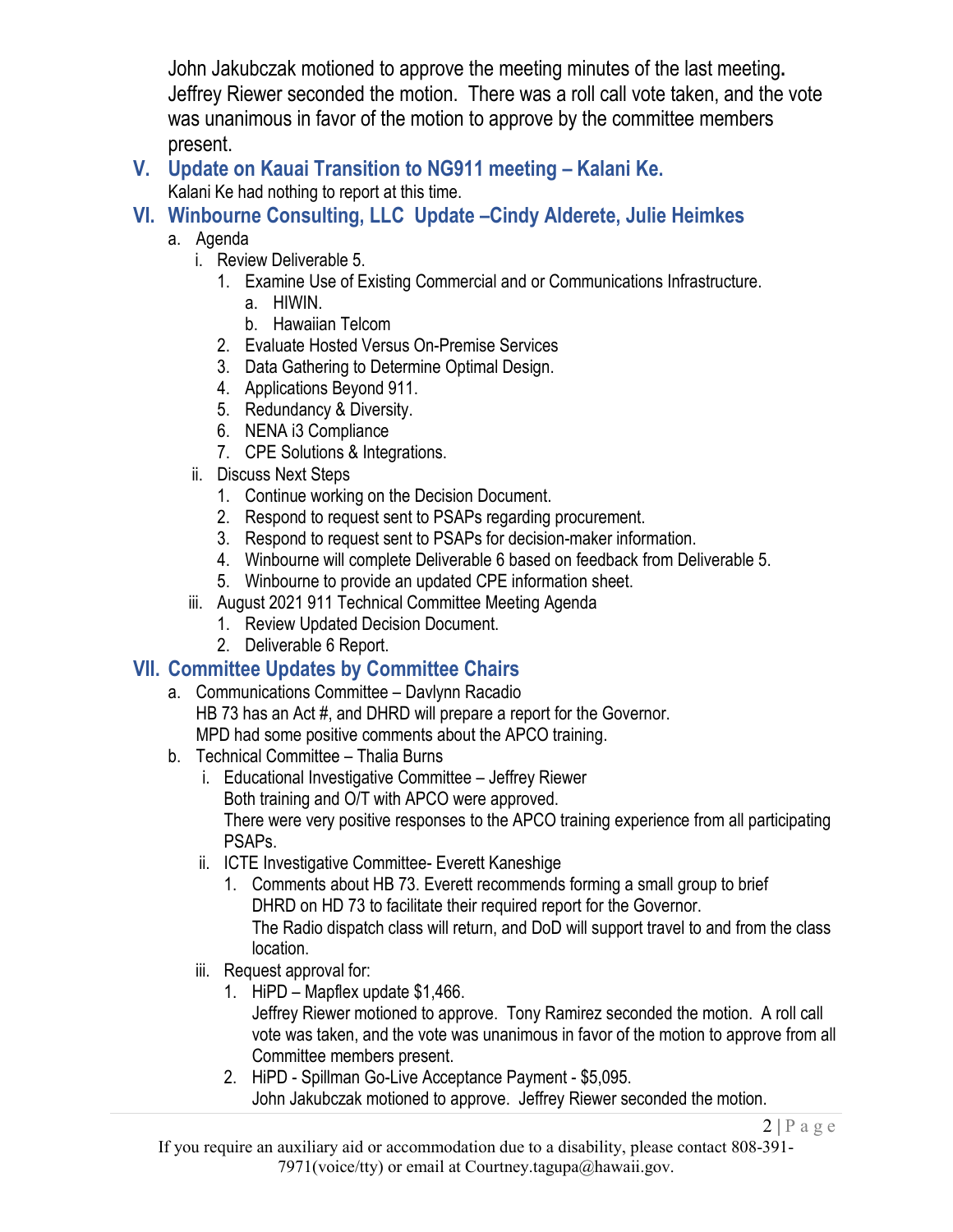There was a roll call vote taken, and the vote was unanimous in favor of the motion to approve by all the committee members present.

- 3. HPD Dell Precision 3440 Small Form Factor \$22,600. John Jakubczak motion to approve. Tony Ramirez seconded the motion. A roll call vote was taken, and the vote was unanimous, approving the motion by the committee members present.
- 4. HPD HP USB PS2 Washable Keyboard/mouse \$4,922.

Tony Ramirez motioned to approve. John Jakubczak seconded the motion. A roll call vote was taken, and there was a unanimous decision approving the motion by the committee members present.

- a. Finance Committee Kiman Wong
	- i. Report on Monthly and Y-T-D Cash Flow The Finance Chair reviewed the monthly cash flow statement.
	- ii. Request funding approval for:
		- 1. HiPD Mapflex update \$1,466.

Arnold Kishi motioned to approve. Aaron Farias seconded the motion. A roll call was taken, and there was a majority decision by the Finance Committee in favor of the motion.

- 2. HiPD Spillman Go-Live Acceptance Payment \$5,095. Arnold Kishi motioned to approve. Chief Fujioka seconded the motion. A roll call vote was taken, and there was a majority decision to approve by the Finance Committee members present.
- 3. HPD Dell Precision 3440 Small Form Factor \$22,600. Arnold Kishi motioned to approve. Chief Fujioka seconded the motion. A roll call vote was taken, and there was a majority decision to approve by the Finance Committee members present.
- 4. HPD HP USB PS2 Washable Keyboard/mouse \$4,922. Arnold Kishi motioned to approve. Ken Bugado seconded the motion. A roll call vote was taken, and there was a majority decision in favor of the motion to approve by the Finance Committee members present.

# **5. PSAP Status Updates**

- a. Kauai KPD Lavina for E. Kalani Ke Staffing: There are two openings. One is in training. There are eighteen staffers total.
- b. Oahu HPD Aaron Farias There are twenty-five vacancies and 22 in the PC officers group. Class started, and we are enrolling people as fast as possible. Classes start every eight weeks.
- c. Oahu HFD Shawn Chong. There was nothing to report.
- d. Oahu EMS Edward Fujioka Back down to 2 recruits.12 EMPs are going through testing. We also had a favorable response regarding the APCO class from the one person who attended from EMS.
- e. Maui/Molokai MPD Davlynn Racadio for John Jakubczak There are two recruits undergoing training. Maui is still supporting Molokai due to its labor shortage.
- f. Hawaii PD Kenneth Bugado, Jr. One recruit was a loss due to retirement, thereby leaving six trainees in the classroom. We are still facing shortages and still looking to hire more. We are 11 short.
- g. Hawaii FD Ian Smith. There was nothing to report.